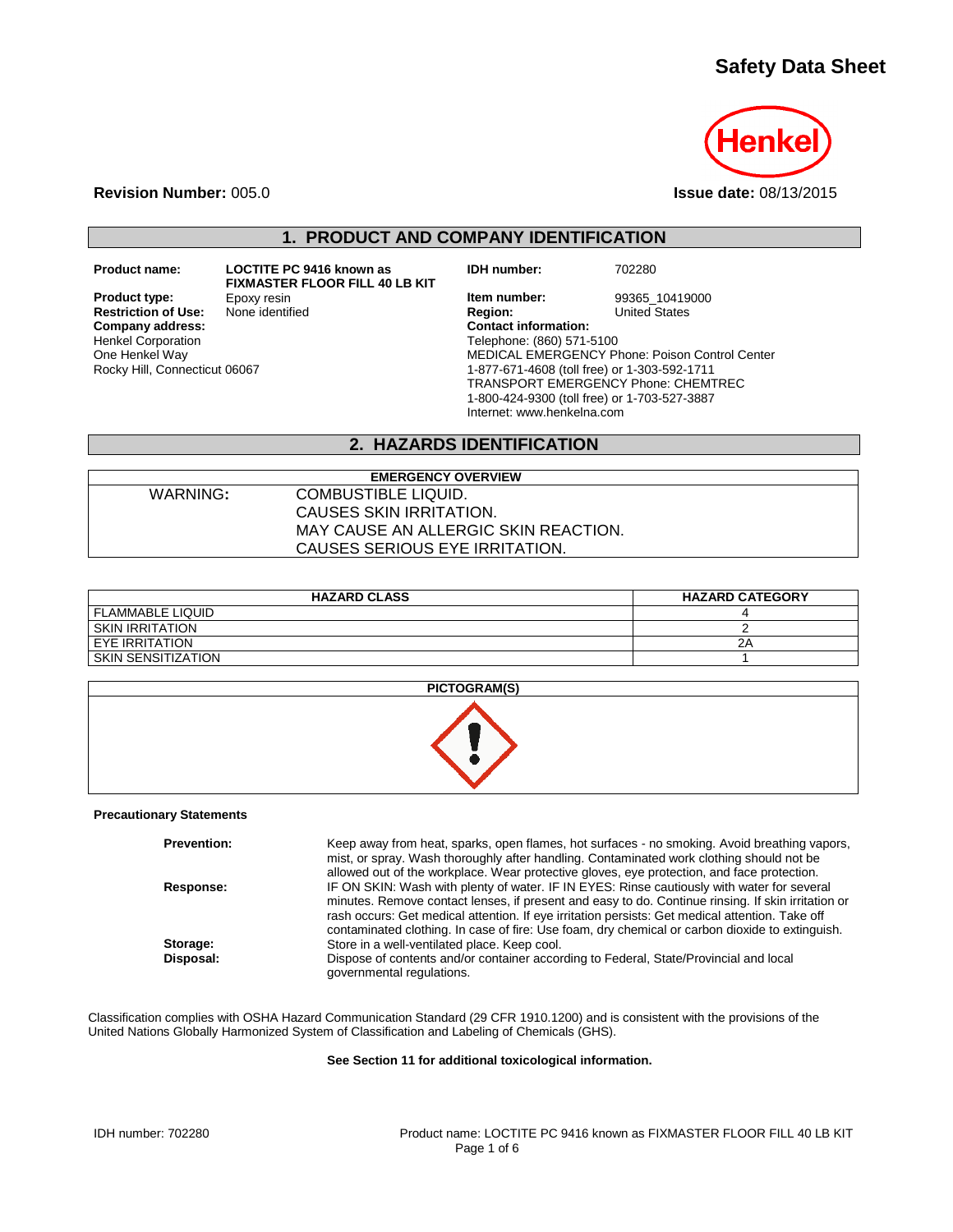# **3. COMPOSITION / INFORMATION ON INGREDIENTS**

| Hazardous Component(s)      | <b>CAS Number</b> | Percentage* |
|-----------------------------|-------------------|-------------|
| Epoxy resin                 | Proprietary       | $60 - 100$  |
| Butyl 2,3-epoxypropyl ether | 2426-08-6         | $10 - 30$   |
| Titanium dioxide            | 13463-67-7        | $0.1 - 1$   |
| Epoxy resin                 | Proprietary       | $0.1 - 1$   |

\* Exact percentage is a trade secret. Concentration range is provided to assist users in providing appropriate protections.

| <b>4. FIRST AID MEASURES</b>       |                                                                                                                                                                                                                                                                                          |  |
|------------------------------------|------------------------------------------------------------------------------------------------------------------------------------------------------------------------------------------------------------------------------------------------------------------------------------------|--|
| Inhalation:                        | Move to fresh air. If not breathing, give artificial respiration. If breathing is<br>difficult, give oxygen. If symptoms develop and persist, get medical attention.                                                                                                                     |  |
| Skin contact:                      | Immediately flush skin with plenty of water (using soap, if available). Remove<br>contaminated clothing and footwear. If symptoms develop and persist, get<br>medical attention. Wash clothing before reuse. Thoroughly clean shoes before<br>reuse.                                     |  |
| Eye contact:                       | Immediately flush eyes with plenty of water for at least 15 minutes. Get<br>medical attention.                                                                                                                                                                                           |  |
| Ingestion:                         | DO NOT induce vomiting unless directed to do so by medical personnel.<br>Never give anything by mouth to an unconscious person. Get medical<br>attention.                                                                                                                                |  |
| Symptoms:                          | See Section 11.                                                                                                                                                                                                                                                                          |  |
|                                    | <b>5. FIRE FIGHTING MEASURES</b>                                                                                                                                                                                                                                                         |  |
| <b>Extinguishing media:</b>        | Water spray (fog), foam, dry chemical or carbon dioxide.                                                                                                                                                                                                                                 |  |
| Special firefighting procedures:   | Wear self-contained breathing apparatus and full protective clothing, such as<br>turn-out gear.                                                                                                                                                                                          |  |
| Unusual fire or explosion hazards: | In case of fire, keep containers cool with water spray. May decompose above<br>149°C (300°F). May polymerize above 260°C (500°F) in which case closed<br>containers may rupture or explode. Closed containers may rupture (due to<br>build up of pressure) when exposed to extreme heat. |  |
|                                    |                                                                                                                                                                                                                                                                                          |  |

**Use personal protection recommended in Section 8, isolate the hazard area and deny entry to unnecessary and unprotected personnel.**

| <b>Environmental precautions:</b> | Do not allow product to enter sewer or waterways.                                                                                                                                                                                                                                                                                                        |  |
|-----------------------------------|----------------------------------------------------------------------------------------------------------------------------------------------------------------------------------------------------------------------------------------------------------------------------------------------------------------------------------------------------------|--|
| Clean-up methods:                 | Ensure adequate ventilation. Wear appropriate personal protective equipment.<br>Refer to Section 8 "Exposure Controls / Personal Protection" prior to clean up.<br>Soak up with inert absorbent material (e.g. sand, silica gel, acid binder,<br>universal binder, sawdust). Scrape up spilled material and place in a closed<br>container for disposal. |  |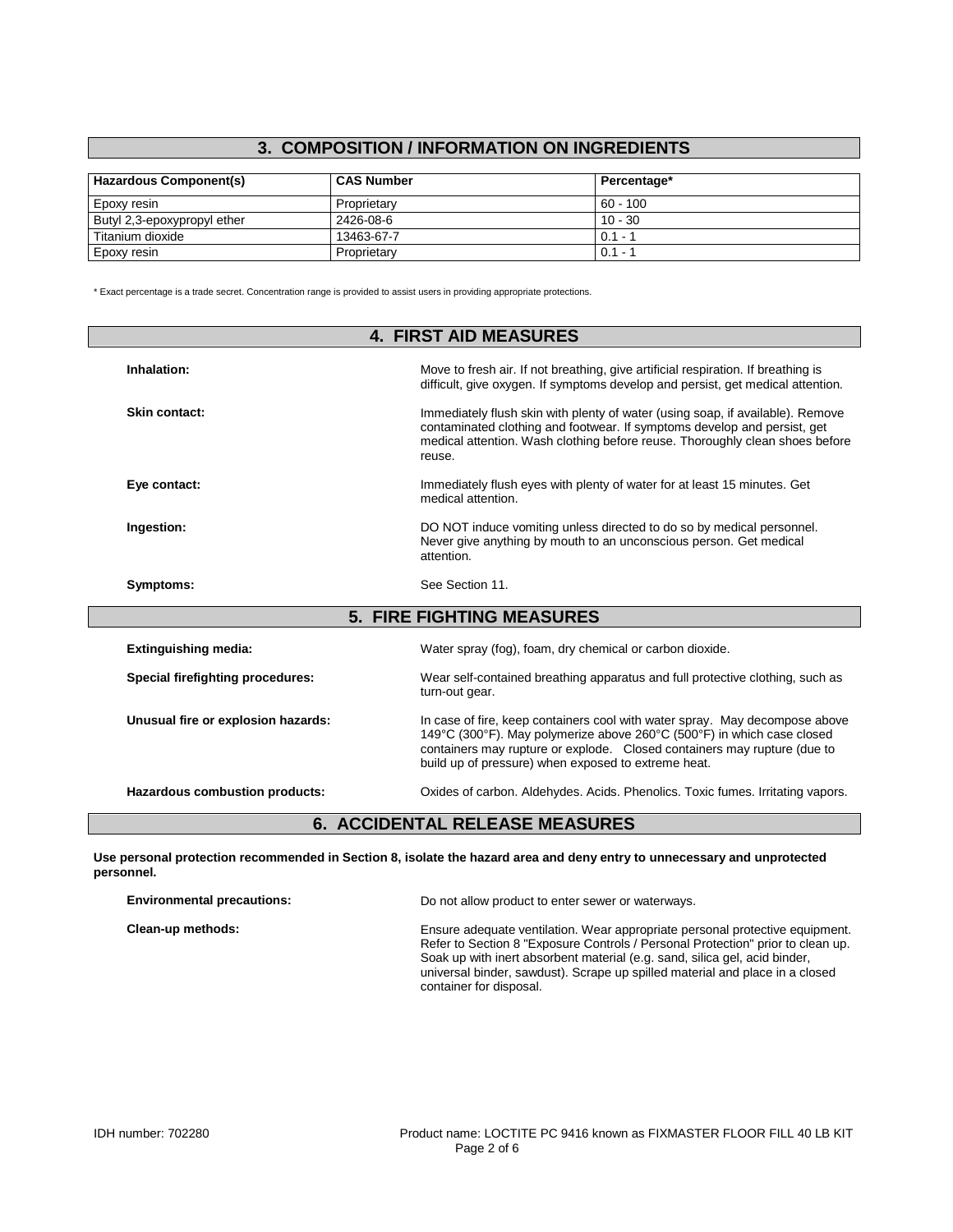## **7. HANDLING AND STORAGE**

Handling: **Handling: Prevent contact with eyes**, skin and clothing. Do not breathe vapor and mist. Wash thoroughly after handling. Use only with adequate ventilation. Keep container closed.

**Storage:** Keep container tightly closed and in a cool, well-ventilated place away from incompatible materials. Keep away from heat, spark and flame. Protect from direct sunlight.

## **8. EXPOSURE CONTROLS / PERSONAL PROTECTION**

**Employers should complete an assessment of all workplaces to determine the need for, and selection of, proper exposure controls and protective equipment for each task performed.**

product.

| Hazardous Component(s)      | <b>ACGIH TLV</b>                              | <b>OSHA PEL</b>             | <b>AIHA WEEL</b> | <b>OTHER</b> |
|-----------------------------|-----------------------------------------------|-----------------------------|------------------|--------------|
| Epoxy resin                 | None                                          | None                        | None             | None         |
| Butyl 2,3-epoxypropyl ether | 3 ppm TWA<br>(SKIN) (Dermal<br>sensitization) | 50 ppm (270 mg/m3)<br>PEL   | None             | None         |
| Titanium dioxide            | 10 mg/m3 TWA                                  | 15 mg/m3 PEL Total<br>dust. | None             | None         |
| Epoxy resin                 | None                                          | None                        | None             | None         |

**Engineering controls:** Use explosion-proof mechanical ventilation and local exhaust to control

**Respiratory protection:** Use NIOSH approved respirator if there is potential to exceed exposure limit(s).

contaminants to within their occupational exposure limits during the use of this

**Eye/face protection:** Safety goggles or safety glasses with side shields. Full face protection should be used if the potential for splashing or spraying of product exists.

**Skin protection:** The Use chemical resistant, impermeable clothing including gloves and either an apron or body suit to prevent skin contact.

#### **9. PHYSICAL AND CHEMICAL PROPERTIES**

**Physical state:** Liquid **Color:** Gray **Odor:** Sweet **Odor threshold:** Not available.<br> **pH:** Not available. **Vapor pressure:** 0 mm hg (20 °C (68°F))<br> **Boiling point/range:** 0 mm hg (20 °C (68°F)) **Boiling point/range:** Not available.<br> **Melting point/ range:** Not available. **Melting point/ range:** Not available. Not available. Not available. Not available. Not available. Not available. Not available. Not available. Not available. Not available. Not available. Not available. Not available. Not **Specific gravity: Vapor density:**  $>1$ <br>Flash point: 84 **Flammable/Explosive limits - lower:** Not available.<br> **Flammable/Explosive limits - upper:** Not available. **Flammable/Explosive limits - upper: Autoignition temperature:** Not available.<br> **Evaporation rate:** Not available. **Evaporation rate: Solubility in water:** Insoluble **Partition coefficient (n-octanol/water):** Not available.<br>VOC content:  $< 1.0 \%$ ; < 10 **Decomposition temperature:** Not available.

Not available. **Flash point:** 84 °C (183.2 °F) ASTM D3278 **VOC content:**  $\le$  1.0 %; < 10 g/l (value for resin and hardener together) (estimated)<br>Viscosity: Not available. Not available.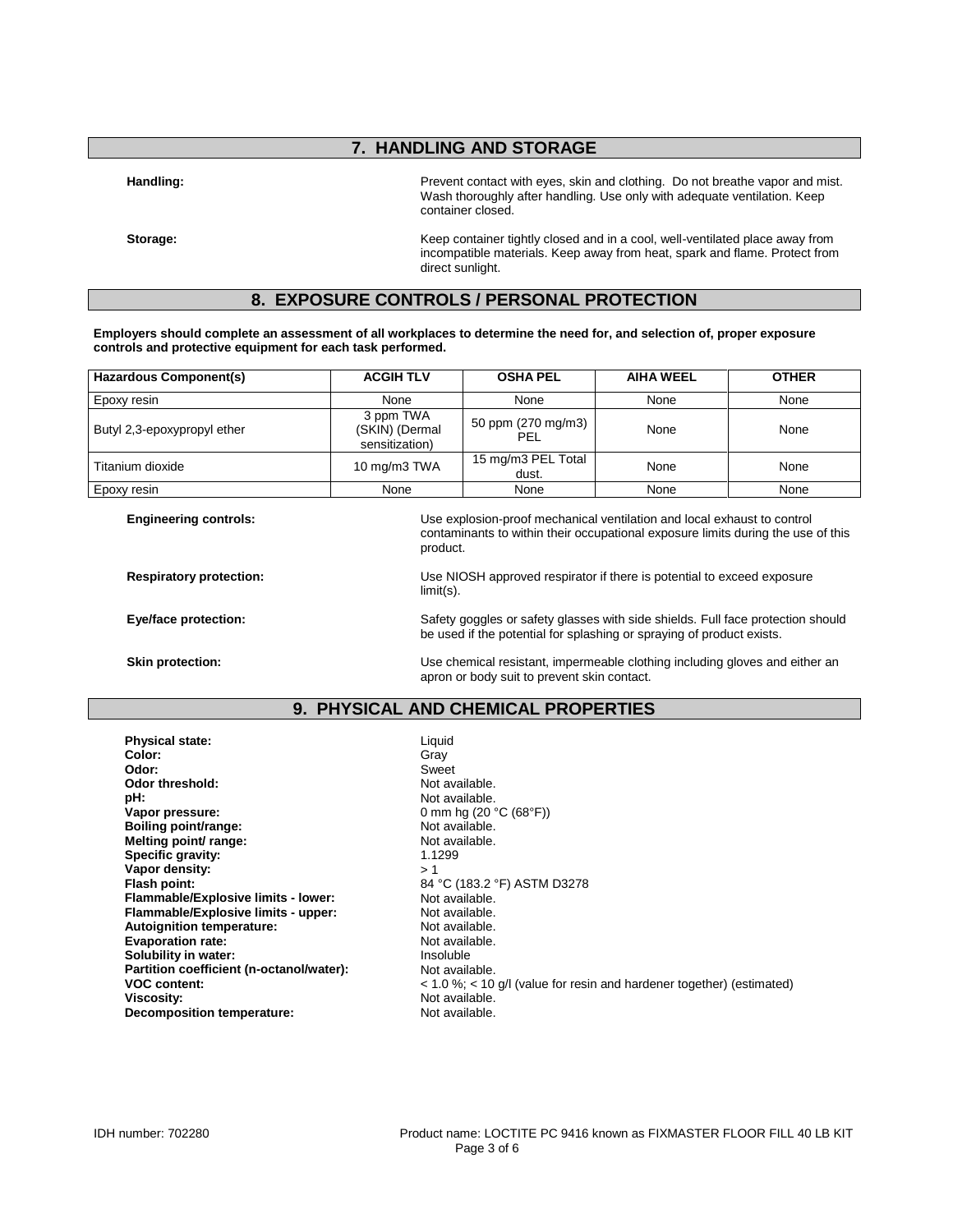# **10. STABILITY AND REACTIVITY**

|                                             | <b>11. TOXICOLOGICAL INFORMATION</b>                                                                         |
|---------------------------------------------|--------------------------------------------------------------------------------------------------------------|
| Conditions to avoid:                        | Keep away from heat, ignition sources and incompatible materials. Protect from direct sunlight.              |
| <b>Reactivity:</b>                          | Not available.                                                                                               |
| Incompatible materials:                     | Strong oxidizing agents. Strong acids and strong bases. Strong Lewis acids. Strong mineral<br>acids, Amines. |
| <b>Hazardous decomposition</b><br>products: | Oxides of carbon. Aldehydes. Acids. Phenolics. Toxic fumes. Irritating vapors.                               |
| Hazardous reactions:                        | None under normal processing.                                                                                |
| Stability:                                  | Stable under normal conditions of storage and use.                                                           |

**Relevant routes of exposure:** Skin, Inhalation, Eyes

#### **Potential Health Effects/Symptoms**

| Inhalation:          | Inhalation of vapors or mists of the product may be irritating to the respiratory system. |
|----------------------|-------------------------------------------------------------------------------------------|
| <b>Skin contact:</b> | Causes skin irritation. May cause allergic skin reaction.                                 |
| Eye contact:         | Causes serious eye irritation.                                                            |
| Ingestion:           | Not expected under normal conditions of use.                                              |

| <b>Hazardous Component(s)</b> | <b>LD50s and LC50s</b>                                                                                                                                                                    | <b>Immediate and Delayed Health Effects</b>                   |  |
|-------------------------------|-------------------------------------------------------------------------------------------------------------------------------------------------------------------------------------------|---------------------------------------------------------------|--|
| Epoxy resin                   | None                                                                                                                                                                                      | Allergen, Irritant                                            |  |
| Butyl 2,3-epoxypropyl ether   | Oral LD50 (RAT) = $2,000$ mg/kg<br>Oral LD50 (RAT) = $2.05$ g/kg<br>Dermal LD50 (RABBIT) = $0.788$ g/kg<br>Inhalation LC50 (RAT) = 670 mg/l<br>Inhalation LC50 (RAT, $8 h$ ) = > 670 mg/l | Irritant, Allergen, Central nervous system,<br>Liver, Mutagen |  |
| Titanium dioxide              | None                                                                                                                                                                                      | Irritant, Respiratory, Some evidence of<br>carcinogenicity    |  |
| Epoxy resin                   | None                                                                                                                                                                                      | Allergen, Irritant                                            |  |

| Hazardous Component(s)      | <b>NTP Carcinogen</b> | <b>IARC Carcinogen</b> | <b>OSHA Carcinogen</b><br>(Specifically Regulated) |
|-----------------------------|-----------------------|------------------------|----------------------------------------------------|
| Epoxy resin                 | No                    | No                     | No                                                 |
| Butyl 2,3-epoxypropyl ether | No                    | No                     | No                                                 |
| Titanium dioxide            | No                    | Group 2B               | No                                                 |
| Epoxy resin                 | No                    | No                     | No                                                 |

# **12. ECOLOGICAL INFORMATION**

**Ecological information:** Not available.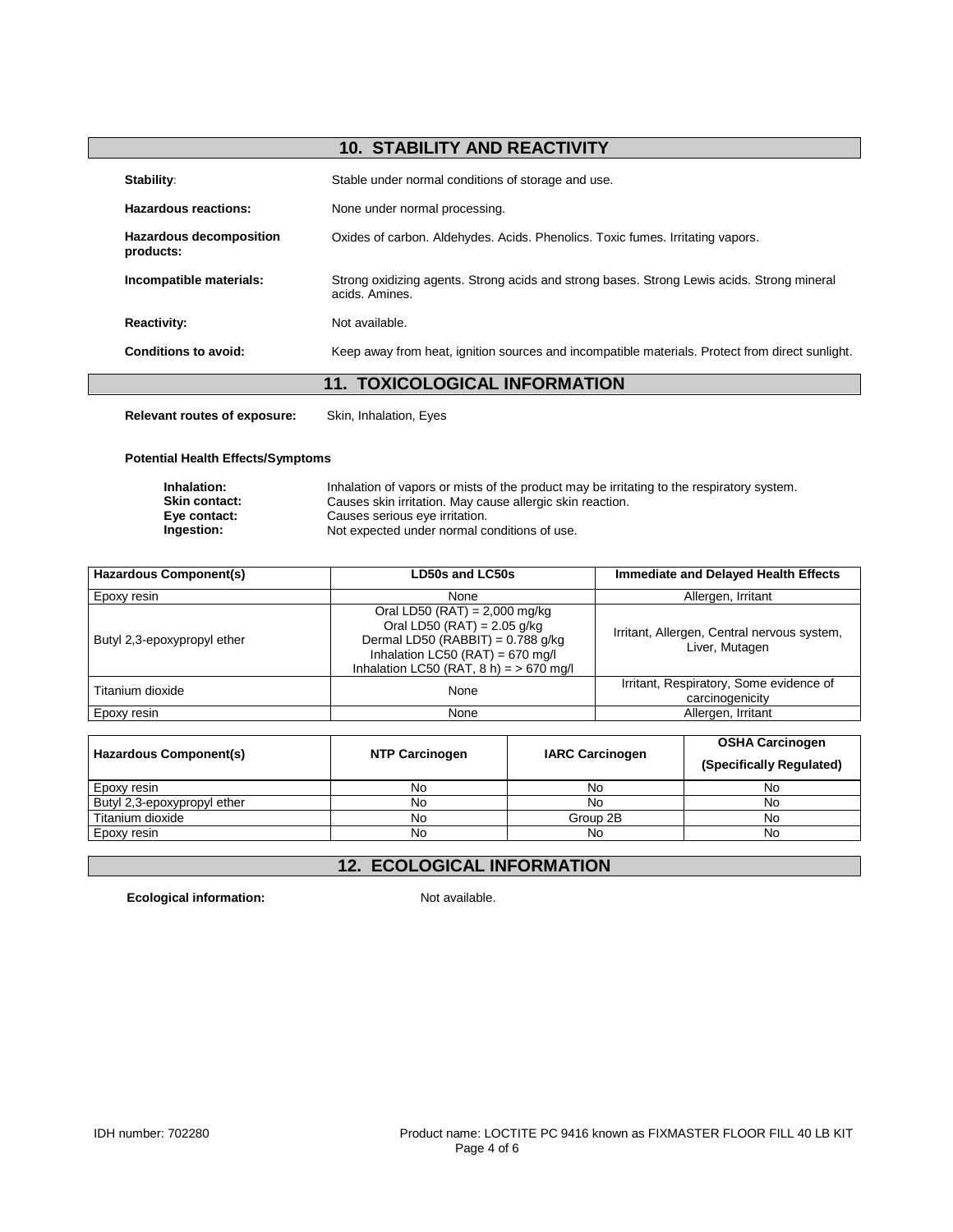## **13. DISPOSAL CONSIDERATIONS Information provided is for unused product only. Recommended method of disposal:** Follow all local, state, federal and provincial regulations for disposal. **Hazardous waste number:** Not a RCRA hazardous waste. **14. TRANSPORT INFORMATION The transport information provided in this section only applies to the material/formulation itself, and is not specific to any package/configuration. U.S. Department of Transportation Ground (49 CFR)** Combustible liquid, n.o.s. (n-Butyl glycidyl ether)<br>Combustible Liquid **Hazard class or division:** Combust<br> **Identification number:** NA 1993 **Identification number: Packing group:** III **International Air Transportation (ICAO/IATA) Proper shipping name:** Environmentally hazardous substance, liquid, n.o.s. (Bisphenol-A Epichlorhydrin resin)<br>9 **Hazard class or division:** 9<br> **Identification number:** UN 3082 **Identification number:** UN<br>Packing group: III **Packing group: Water Transportation (IMO/IMDG) Proper shipping name:** ENVIRONMENTALLY HAZARDOUS SUBSTANCE, LIQUID, N.O.S. (Bisphenol-A Epichlorhydrin resin) **Hazard class or division:** 9<br> **Identification number:** UN 3082 **Identification number:** UN 3082<br>Packing group **Packing group:**<br>Marine pollutant: **Marine pollutant:** Bisphenol-A Epichlorhydrin resin

**15. REGULATORY INFORMATION**

#### **United States Regulatory Information**

| <b>TSCA 8 (b) Inventory Status:</b><br>TSCA 12 (b) Export Notification:                                       | All components are listed or are exempt from listing on the Toxic Substances Control Act<br>inventory.<br>None above reporting de minimis                                                                     |
|---------------------------------------------------------------------------------------------------------------|---------------------------------------------------------------------------------------------------------------------------------------------------------------------------------------------------------------|
| <b>CERCLA/SARA Section 302 EHS:</b><br><b>CERCLA/SARA Section 311/312:</b><br><b>CERCLA/SARA Section 313:</b> | None above reporting de minimis<br>Fire, Immediate Health, Delayed Health<br>None above reporting de minimis                                                                                                  |
| <b>California Proposition 65:</b>                                                                             | This product contains a chemical known in the State of California to cause cancer. This<br>product contains a chemical known to the State of California to cause birth defects or other<br>reproductive harm. |
| <b>Canada Regulatory Information</b>                                                                          |                                                                                                                                                                                                               |
| <b>CEPA DSL/NDSL Status:</b>                                                                                  | One or more components are not listed on, and are not exempt from listing on either the<br>Domestic Substances List or the Non-Domestic Substances List.                                                      |

#### **16. OTHER INFORMATION**

| This safety data sheet contains changes from the previous version in sections: 14 |
|-----------------------------------------------------------------------------------|
|-----------------------------------------------------------------------------------|

Prepared by: Rena Petrides, Regulatory Affairs Specialist

**Issue date:** 08/13/2015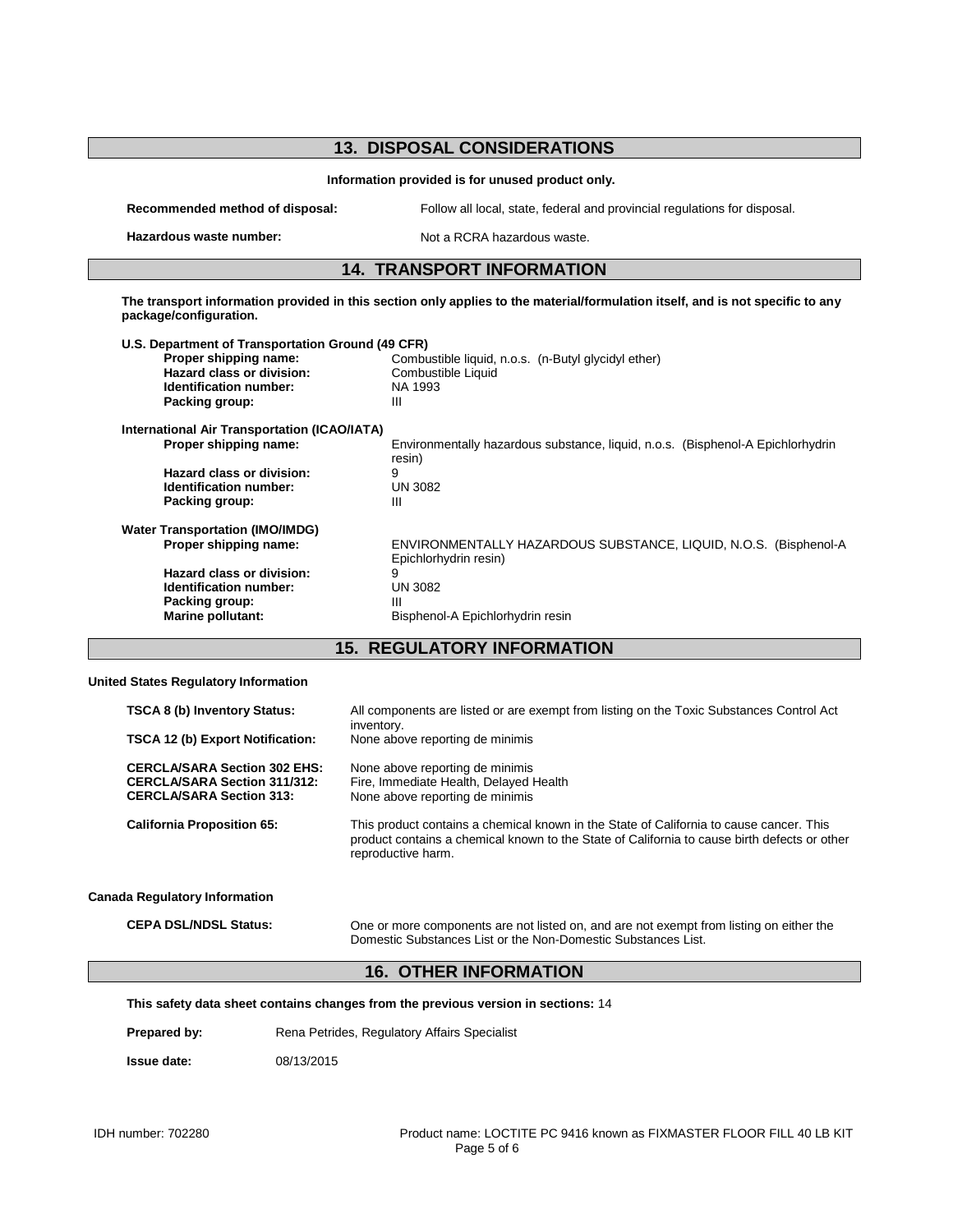**DISCLAIMER:** The data contained herein are furnished for information only and are believed to be reliable. However, Henkel Corporation and its affiliates ("Henkel") does not assume responsibility for any results obtained by persons over whose methods Henkel has no control. It is the user's responsibility to determine the suitability of Henkel's products or any production methods mentioned herein for a particular purpose, and to adopt such precautions as may be advisable for the protection of property and persons against any hazards that may be involved in the handling and use of any Henkel's products. In light of the foregoing, Henkel specifically disclaims all warranties, express or implied, including warranties of merchantability and fitness for a particular purpose, arising from sale or use of Henkel's products. Henkel further disclaims any liability for consequential or incidental damages of any kind, including lost profits.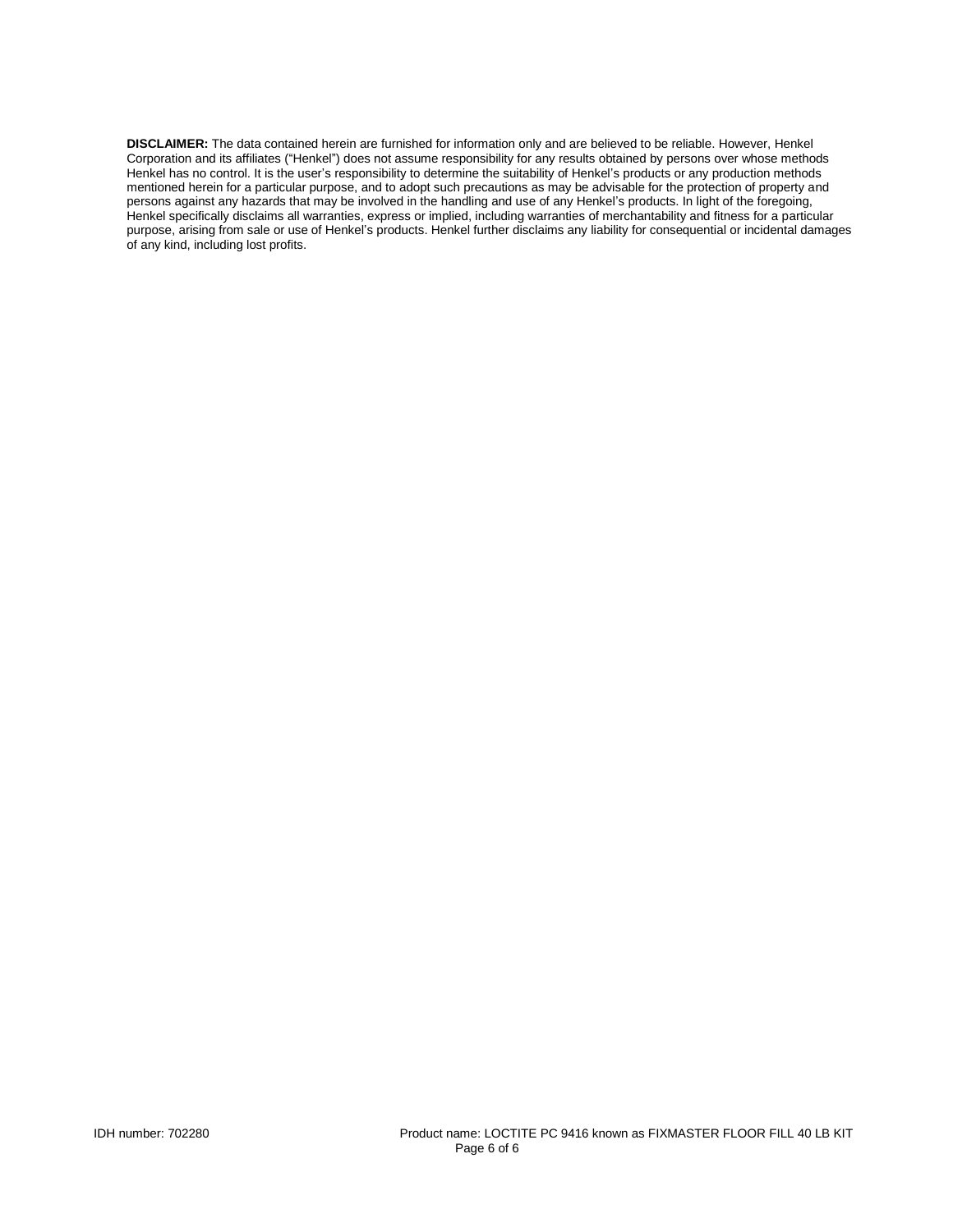# **Safety Data Sheet**



**Revision Number:** 004.0 **Issue date:** 08/20/2014

# **1. PRODUCT AND COMPANY IDENTIFICATION**

**Restriction of Use:**<br>Company address: Henkel Corporation One Henkel Way Rocky Hill, Connecticut 06067

**Product name: FIXMASTER FLOOR FILL 40 LB KIT IDH number:** 702281<br>**Product type:** Epoxy Hardener **in the product type:** 99365 1103372 **Product type:** Epoxy Hardener **Item number:** 99365\_11033<br>
None identified **Interpretate Region:** United States **Company address: Contact information:** Telephone: (860) 571-5100 MEDICAL EMERGENCY Phone: Poison Control Center 1-877-671-4608 (toll free) or 1-303-592-1711 TRANSPORT EMERGENCY Phone: CHEMTREC 1-800-424-9300 (toll free) or 1-703-527-3887 Internet: www.henkelna.com

# **2. HAZARDS IDENTIFICATION**

|         | <b>EMERGENCY OVERVIEW</b>                         |
|---------|---------------------------------------------------|
| DANGER: | HARMFUL IF SWALLOWED.                             |
|         | CAUSES SEVERE SKIN BURNS AND EYE DAMAGE.          |
|         | MAY CAUSE AN ALLERGIC SKIN REACTION.              |
|         | MAY CAUSE ALLERGY OR ASTHMA SYMPTOMS OR BREATHING |
|         | DIFFICULTIES IF INHALED.                          |

| <b>HAZARD CLASS</b>              | <b>HAZARD CATEGORY</b> |
|----------------------------------|------------------------|
| ACUTE TOXICITY ORAL              |                        |
| <b>SKIN CORROSION</b>            | 1Β                     |
| SERIOUS EYE DAMAGE               |                        |
| <b>RESPIRATORY SENSITIZATION</b> |                        |
| <b>SKIN SENSITIZATION</b>        |                        |





#### **Precautionary Statements**

| <b>Prevention:</b> | Do not breathe vapors, mist, or spray. Wash thoroughly after handling. Do not eat, drink or<br>smoke when using this product. Contaminated work clothing should not be allowed out of the<br>workplace. Wear protective gloves, eye protection, and face protection. In case of inadequate<br>ventilation wear respiratory protection.                                           |
|--------------------|----------------------------------------------------------------------------------------------------------------------------------------------------------------------------------------------------------------------------------------------------------------------------------------------------------------------------------------------------------------------------------|
| Response:          | If SWALLOWED: Immediately call poison control or physician if you feel unwell. IF                                                                                                                                                                                                                                                                                                |
|                    | SWALLOWED: Rinse mouth. Do NOT induce vomiting. If on skin (or hair): Take off immediately<br>all contaminated clothing. IF INHALED: Remove person to fresh air and keep comfortable for<br>breathing.                                                                                                                                                                           |
|                    | IF IN EYES: Rinse cautiously with water for several minutes. Remove contact lenses, if<br>present and easy to remove. Continue rinsing. Immediately call a poison control center or<br>physician. If skin irritation or rash occurs: Get medical attention. If experiencing respiratory<br>symptoms: Call a poison center or physician. Wash contaminated clothing before reuse. |
| Storage:           | Store locked up.                                                                                                                                                                                                                                                                                                                                                                 |
| Disposal:          | Dispose of contents and/or container according to Federal, State/Provincial and local<br>governmental regulations.                                                                                                                                                                                                                                                               |
|                    |                                                                                                                                                                                                                                                                                                                                                                                  |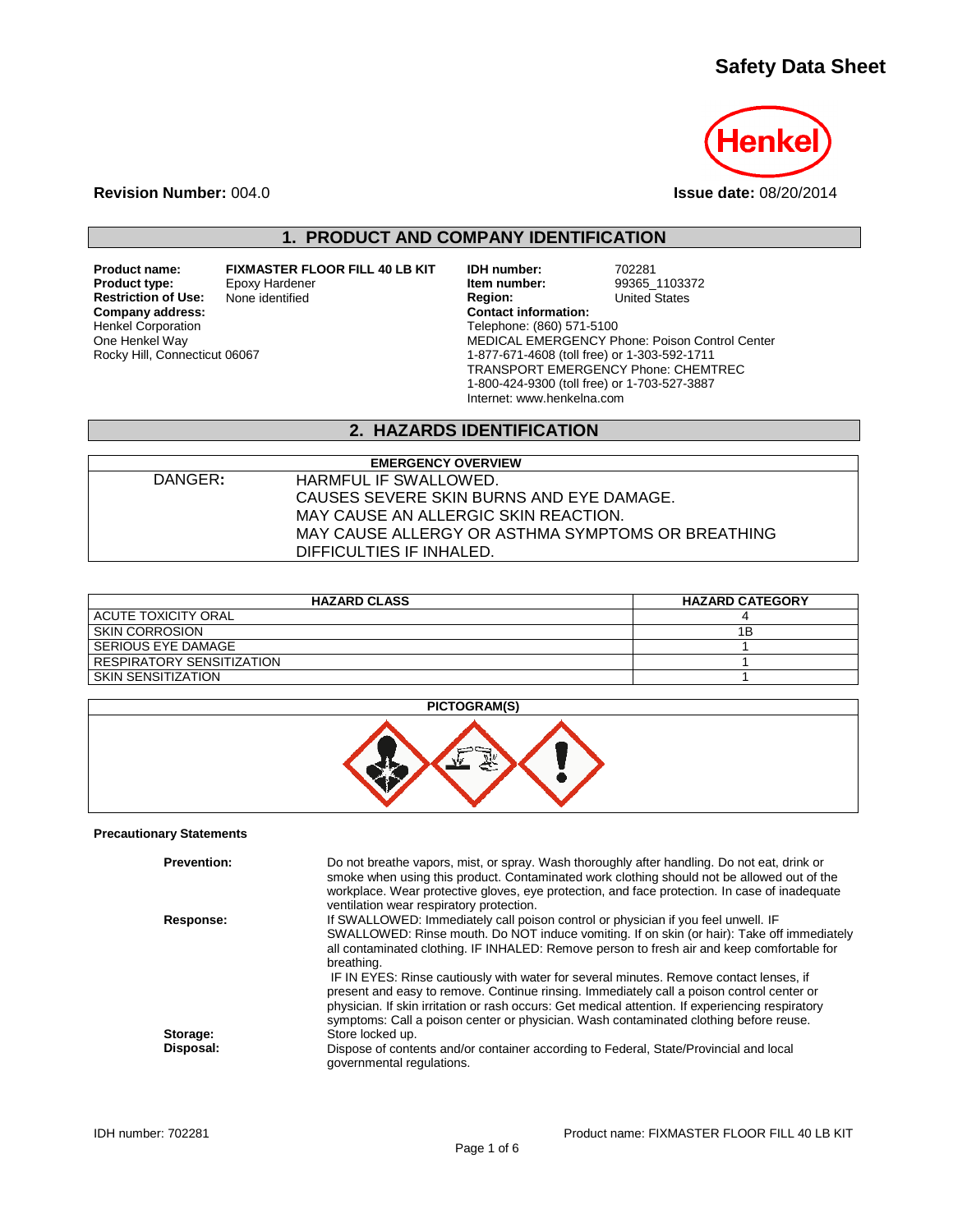Classification complies with OSHA Hazard Communication Standard (29 CFR 1910.1200) and is consistent with the provisions of the United Nations Globally Harmonized System of Classification and Labeling of Chemicals (GHS).

**See Section 11 for additional toxicological information.**

### **3. COMPOSITION / INFORMATION ON INGREDIENTS**

| <b>Hazardous Component(s)</b> | <b>CAS Number</b> | Percentage* |
|-------------------------------|-------------------|-------------|
| Diethylenetriamine            | $111 - 40 - 0$    | $60 - 100$  |
| 4,4'-Isopropylidenediphenol   | 80-05-7           | $30 - 60$   |

\* Exact percentage is a trade secret. Concentration range is provided to assist users in providing appropriate protections.

|                                    | <b>4. FIRST AID MEASURES</b>                                                                                                                                                                                                             |
|------------------------------------|------------------------------------------------------------------------------------------------------------------------------------------------------------------------------------------------------------------------------------------|
| Inhalation:                        | Move to fresh air. If not breathing, give artificial respiration. If breathing is<br>difficult, give oxygen. Get medical attention.                                                                                                      |
| Skin contact:                      | Immediately flush skin with plenty of water (using soap, if available). Remove<br>contaminated clothing and footwear. Get medical attention. Wash clothing<br>before reuse. Thoroughly clean shoes before reuse.                         |
| Eye contact:                       | Rinse immediately with plenty of water, also under the eyelids, for at least 15<br>minutes. Get medical attention.                                                                                                                       |
| Ingestion:                         | DO NOT induce vomiting unless directed to do so by medical personnel.<br>Never give anything by mouth to an unconscious person. Get medical<br>attention.                                                                                |
| Symptoms:                          | See Section 11.                                                                                                                                                                                                                          |
|                                    | <b>5. FIRE FIGHTING MEASURES</b>                                                                                                                                                                                                         |
| <b>Extinguishing media:</b>        | Water spray (fog), foam, dry chemical or carbon dioxide.                                                                                                                                                                                 |
| Special firefighting procedures:   | Wear self-contained breathing apparatus and full protective clothing, such as<br>turn-out gear.                                                                                                                                          |
| Unusual fire or explosion hazards: | In case of fire, keep containers cool with water spray. Sudden reaction and<br>fire may result if product is mixed with an oxidizing agent. Closed containers<br>may rupture (due to build up of pressure) when exposed to extreme heat. |
| Hazardous combustion products:     | Oxides of carbon. Oxides of nitrogen. Ammonia. Nitric acid. Irritating organic<br>fragments. Aldehydes. Nitrosamines.                                                                                                                    |

## **6. ACCIDENTAL RELEASE MEASURES**

**Use personal protection recommended in Section 8, isolate the hazard area and deny entry to unnecessary and unprotected personnel.**

| <b>Environmental precautions:</b> | Do not allow product to enter sewer or waterways.                                                                                                                                                                                                                                                                                                                                                                                                                            |
|-----------------------------------|------------------------------------------------------------------------------------------------------------------------------------------------------------------------------------------------------------------------------------------------------------------------------------------------------------------------------------------------------------------------------------------------------------------------------------------------------------------------------|
| Clean-up methods:                 | Remove all sources of ignition. Evacuate and ventilate spill area; dike spill to<br>prevent entry into water system; wear full protective equipment during clean-<br>up. Soak up with inert absorbent material (e.g. sand, silica gel, acid binder,<br>universal binder, sawdust). Scrape up as much material as possible. Store in a<br>partly filled, closed container until disposal. Refer to Section 8 "Exposure"<br>Controls / Personal Protection" prior to clean up. |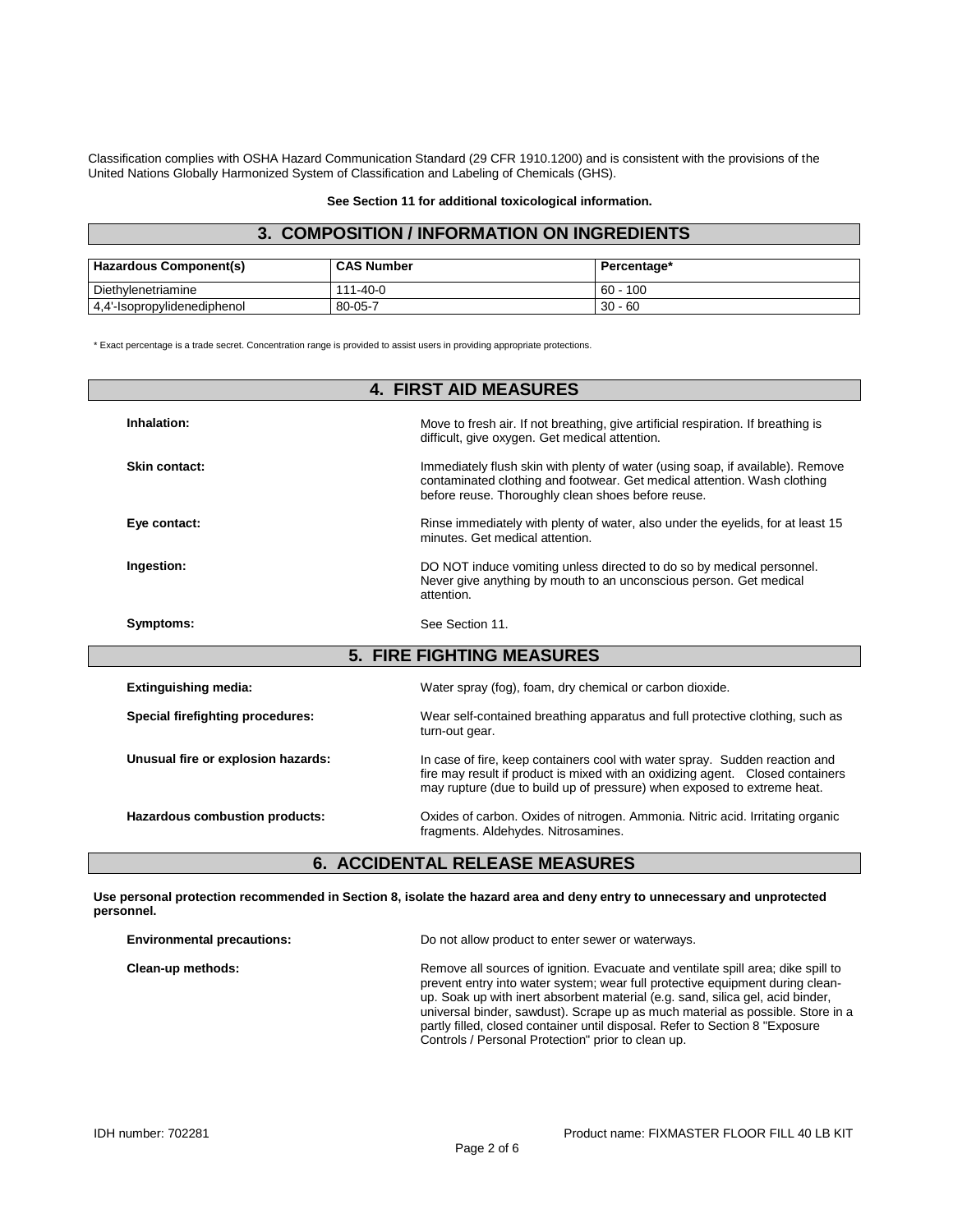## **7. HANDLING AND STORAGE**

**Handling:** Use only with adequate ventilation. Prevent contact with eyes, skin and clothing. Do not breathe vapor and mist. Wash thoroughly after handling. Keep container closed. Refer to Section 8.

**Storage:** Keep container tightly closed and in a cool, well-ventilated place away from incompatible materials. Store away from heat, sparks, flames, or other sources of ignition.

**For information on product shelf life contact Henkel Customer Service at (800) 243-4874.**

### **8. EXPOSURE CONTROLS / PERSONAL PROTECTION**

**Employers should complete an assessment of all workplaces to determine the need for, and selection of, proper exposure controls and protective equipment for each task performed.**

| Hazardous Component(s)      | <b>ACGIH TLV</b>  | <b>OSHA PEL</b> | AIHA WEEL | <b>OTHER</b> |
|-----------------------------|-------------------|-----------------|-----------|--------------|
| Diethylenetriamine          | ppm TWA<br>(SKIN) | None            | None      | None         |
| 4.4'-Isopropylidenediphenol | None              | None            | None      | None         |

established exposure limits exists.

**Engineering controls:** Provide adequate local exhaust ventilation to maintain worker exposure below exposure limits.

**Respiratory protection:** Use a NIOSH approved air-purifying respirator if the potential to exceed

**Eye/face protection:** Safety goggles or safety glasses with side shields. Full face protection should be used if the potential for splashing or spraying of product exists. Safety

showers and eye wash stations should be available. **Skin protection:** Use chemical resistant, impermeable clothing including gloves and either an under the resistant, impermeable clothing including gloves and either an apron or body suit to prevent skin contact. Neoprene, Butyl-rubber, or nitrile-

#### **9. PHYSICAL AND CHEMICAL PROPERTIES**

rubber gloves.

| <b>Physical state:</b>                   | Liquid           |
|------------------------------------------|------------------|
| Color:                                   | Amber            |
| Odor:                                    | Ammon            |
| Odor threshold:                          | Not ava          |
| pH:                                      | Alkaline         |
| Vapor pressure:                          | $0 \text{ mm}$ h |
| Boiling point/range:                     | > 200 °          |
| Melting point/ range:                    | Not ava          |
| Specific gravity:                        | 1.03             |
| Vapor density:                           | Not ava          |
| Flash point:                             | 102.78           |
| Flammable/Explosive limits - lower:      | Not ava          |
| Flammable/Explosive limits - upper:      | Not ava          |
| <b>Autoignition temperature:</b>         | Not ava          |
| <b>Evaporation rate:</b>                 | Not ava          |
| Solubility in water:                     | Slightly         |
| Partition coefficient (n-octanol/water): | Not ava          |
| <b>VOC content:</b>                      | < 1.0 %          |
| Viscosity:                               | Not ava          |
| <b>Decomposition temperature:</b>        | Not ava          |

**Color:** Amber **Odor:** Ammoniacal **Not available. Vapor pressure:** 0 mm hg (20 °C (68°F))  $> 200 °C$  ( $> 392 °F$ ) **Not available. Not available. Flash point:** 102.78 °C (217°F) Pensky Martens closed cup Not available. **Not available. Not available. Not available. Slightly soluble Not available. VOC content:** < 1.0 %; < 10 g/l (value for resin and hardener together) (estimated) Not available. Not available.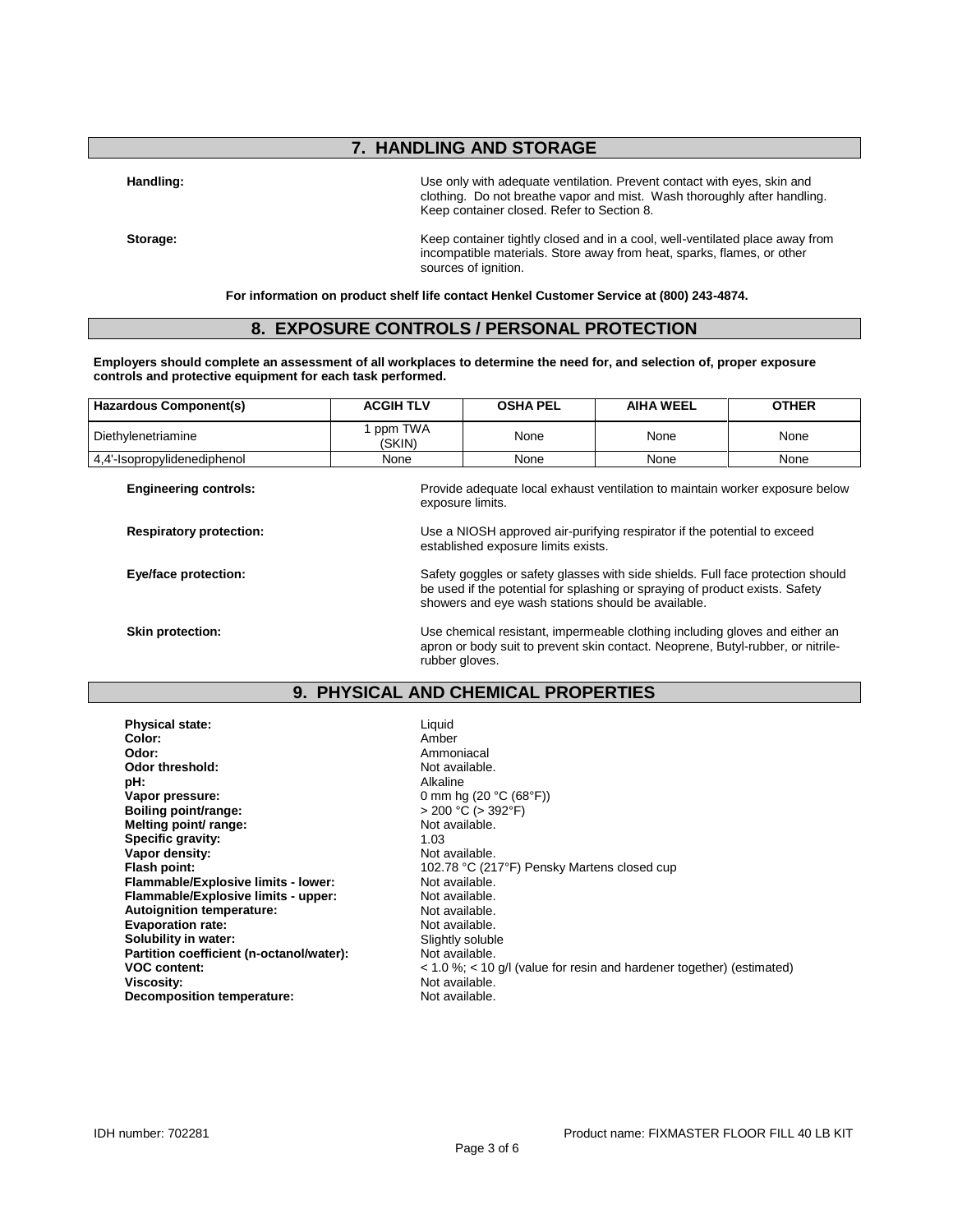# **10. STABILITY AND REACTIVITY**

| Stability:                                  | Stable under normal conditions of storage and use.                                                                    |
|---------------------------------------------|-----------------------------------------------------------------------------------------------------------------------|
| Hazardous reactions:                        | None under normal processing.                                                                                         |
| <b>Hazardous decomposition</b><br>products: | Oxides of carbon. Oxides of nitrogen. Ammonia. Nitric acid. Irritating organic fragments.<br>Aldehydes. Nitrosamines  |
| Incompatible materials:                     | Strong Lewis acids. Strong mineral acids. Strong bases. Strong oxidizing agents. Organic<br>halides.                  |
| <b>Reactivity:</b>                          | Not available.                                                                                                        |
| Conditions to avoid:                        | Elevated temperatures. Heat, flames, sparks and other sources of ignition. Store away from<br>incompatible materials. |

## **11. TOXICOLOGICAL INFORMATION**

**Relevant routes of exposure:** Skin, Inhalation, Eyes, Ingestion

#### **Potential Health Effects/Symptoms**

| Inhalation:          | May cause allergic respiratory reaction. These symptoms, which can include chest tightness,<br>wheezing, cough, shortness of breath or asthma attack, could be immediate or delayed (up to<br>several hours after exposure). May cause irritation to nose and throat. |
|----------------------|-----------------------------------------------------------------------------------------------------------------------------------------------------------------------------------------------------------------------------------------------------------------------|
| <b>Skin contact:</b> | Corrosive to skin. Causes skin burns. May cause allergic skin reaction. Rash. Redness.                                                                                                                                                                                |
| Eye contact:         | Causes serious eye damage. Redness. Tissue damage. Excess tearing. Pain and discomfort.                                                                                                                                                                               |
| Ingestion:           | Corneal edema may give appearance of "blue haze" or "fog" around lights.<br>Harmful if swallowed. May cause burns of mouth and throat if swallowed.                                                                                                                   |

| <b>Hazardous Component(s)</b> | LD50s and LC50s                                                                                           | <b>Immediate and Delayed Health Effects</b>                |  |
|-------------------------------|-----------------------------------------------------------------------------------------------------------|------------------------------------------------------------|--|
| Diethylenetriamine            | Oral LD50 (RAT) = 1,080 mg/kg<br>Oral LD50 (RAT) = $2.33$ g/kg<br>Oral LD50 (RAT) Approximate 1,140 mg/kg | Allergen, Irritant, Eyes                                   |  |
| 4,4'-Isopropylidenediphenol   | Oral LD50 (RAT) = $4,100$ mg/kg<br>Oral LD50 (RAT) = $3,300$ mg/kg                                        | Allergen, Blood, Irritant, Kidney,<br>Reproductive, Spleen |  |

| Hazardous Component(s)      | <b>NTP Carcinogen</b> | <b>IARC Carcinogen</b> | OSHA Carcinogen<br>(Specifically Regulated) |
|-----------------------------|-----------------------|------------------------|---------------------------------------------|
| Diethylenetriamine          | No.                   | No                     | No                                          |
| 4,4'-Isopropylidenediphenol | No                    | No                     | No                                          |

# **12. ECOLOGICAL INFORMATION**

**Ecological information:** Not available.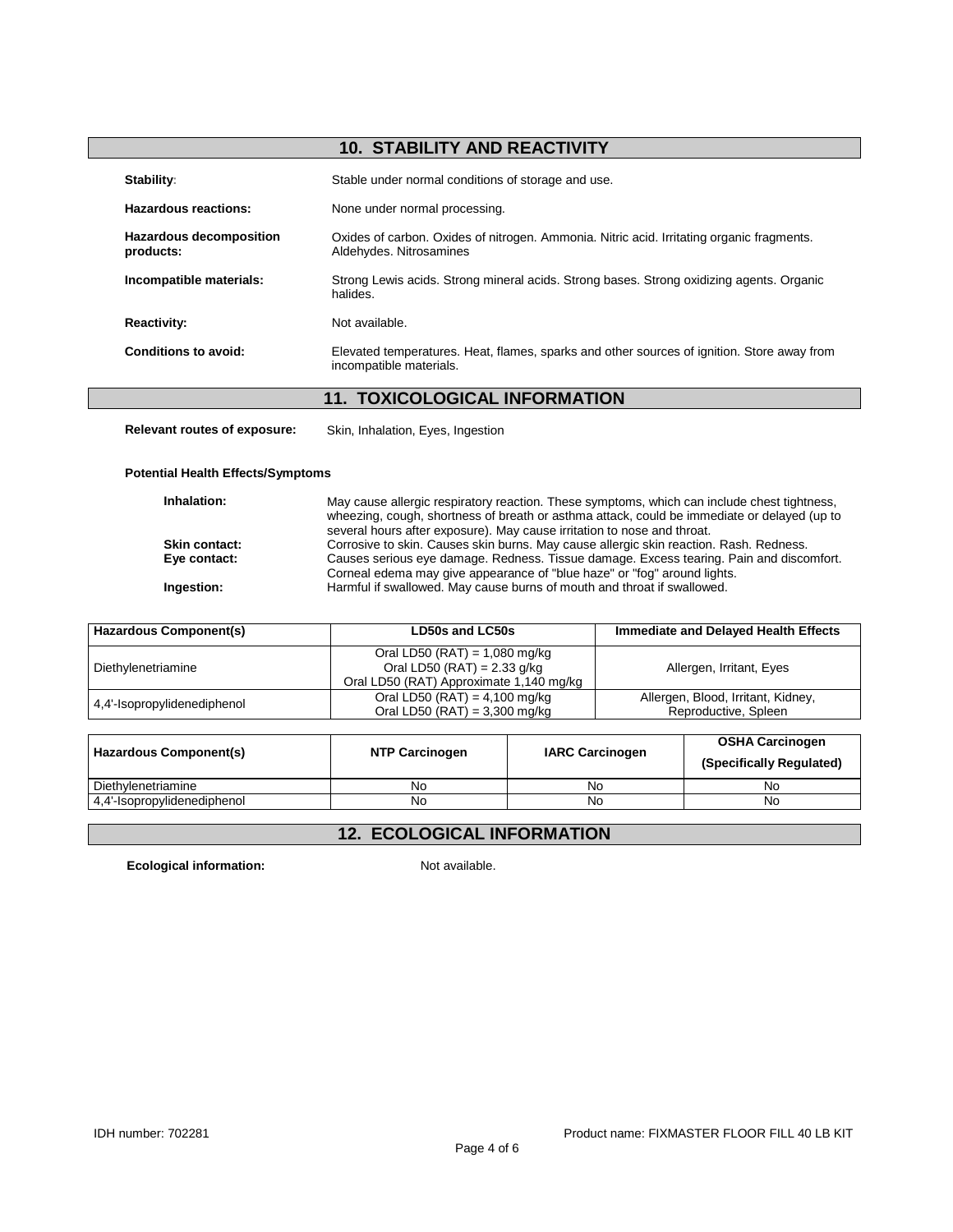## **13. DISPOSAL CONSIDERATIONS**

|  |  |  | Information provided is for unused product only. |
|--|--|--|--------------------------------------------------|
|--|--|--|--------------------------------------------------|

| Recommended method of disposal: | Follow all local, state, federal and provincial regulations for disposal.                                                                                                   |
|---------------------------------|-----------------------------------------------------------------------------------------------------------------------------------------------------------------------------|
| Hazardous waste number:         | It is the responsibility of the user to determine if an item is hazardous as<br>$A \cdot B \cdot A \cdot A$ is the December Order contract of December And (DODA), at the t |

defined in the Resource Conservation and Recovery Act (RCRA) at the time of disposal. Product uses, transformations, mixtures, processes, etc., may render the resulting material hazardous, under the criteria of ignitability, corrosivity, reactivity and toxicity characteristics of the Toxicity Characteristics Leaching Procedure (TCLP) 40 CFR 261.20-24.

#### **14. TRANSPORT INFORMATION**

**The transport information provided in this section only applies to the material/formulation itself, and is not specific to any package/configuration.**

| U.S. Department of Transportation Ground (49 CFR)<br>Proper shipping name:<br>Hazard class or division:<br>Identification number:<br>Packing group: | Amines, liquid, corrosive, n.o.s. (Diethylenetriamine)<br>8<br>UN 2735<br>Ш |
|-----------------------------------------------------------------------------------------------------------------------------------------------------|-----------------------------------------------------------------------------|
| International Air Transportation (ICAO/IATA)<br>Proper shipping name:<br>Hazard class or division:<br>Identification number:<br>Packing group:      | Amines, liquid, corrosive, n.o.s. (Diethylenetriamine)<br>8<br>UN 2735<br>Ш |
| <b>Water Transportation (IMO/IMDG)</b><br>Proper shipping name:<br>Hazard class or division:<br>Identification number:<br>Packing group:            | AMINES, LIQUID, CORROSIVE, N.O.S. (Diethylenetriamine)<br>8<br>UN 2735<br>Ш |

## **15. REGULATORY INFORMATION**

**United States Regulatory Information**

| <b>16. OTHER INFORMATION</b>                                                                                  |                                                                                                                                                                                                                                                                                                                   |  |  |  |
|---------------------------------------------------------------------------------------------------------------|-------------------------------------------------------------------------------------------------------------------------------------------------------------------------------------------------------------------------------------------------------------------------------------------------------------------|--|--|--|
| <b>CEPA DSL/NDSL Status:</b>                                                                                  | All components are listed on or are exempt from listing on the Canadian Domestic<br>Substances List.                                                                                                                                                                                                              |  |  |  |
| <b>Canada Regulatory Information</b>                                                                          |                                                                                                                                                                                                                                                                                                                   |  |  |  |
| <b>California Proposition 65:</b>                                                                             | No California Proposition 65 listed chemicals are known to be present.                                                                                                                                                                                                                                            |  |  |  |
| <b>CERCLA/SARA Section 302 EHS:</b><br><b>CERCLA/SARA Section 311/312:</b><br><b>CERCLA/SARA Section 313:</b> | None above reporting de minimis<br>Immediate Health, Delayed Health<br>This product contains the following toxic chemicals subject to the reporting requirements of<br>section 313 of the Emergency Planning and Community Right-To-Know Act of 1986 (40<br>CFR 372). 4,4'-Isopropylidenediphenol (CAS# 80-05-7). |  |  |  |
| <b>TSCA 12 (b) Export Notification:</b>                                                                       | None above reporting de minimis                                                                                                                                                                                                                                                                                   |  |  |  |
| <b>TSCA 8 (b) Inventory Status:</b>                                                                           | All components are listed or are exempt from listing on the Toxic Substances Control Act<br>Inventory.                                                                                                                                                                                                            |  |  |  |

**This safety data sheet contains changes from the previous version in sections:** New Safety Data Sheet format.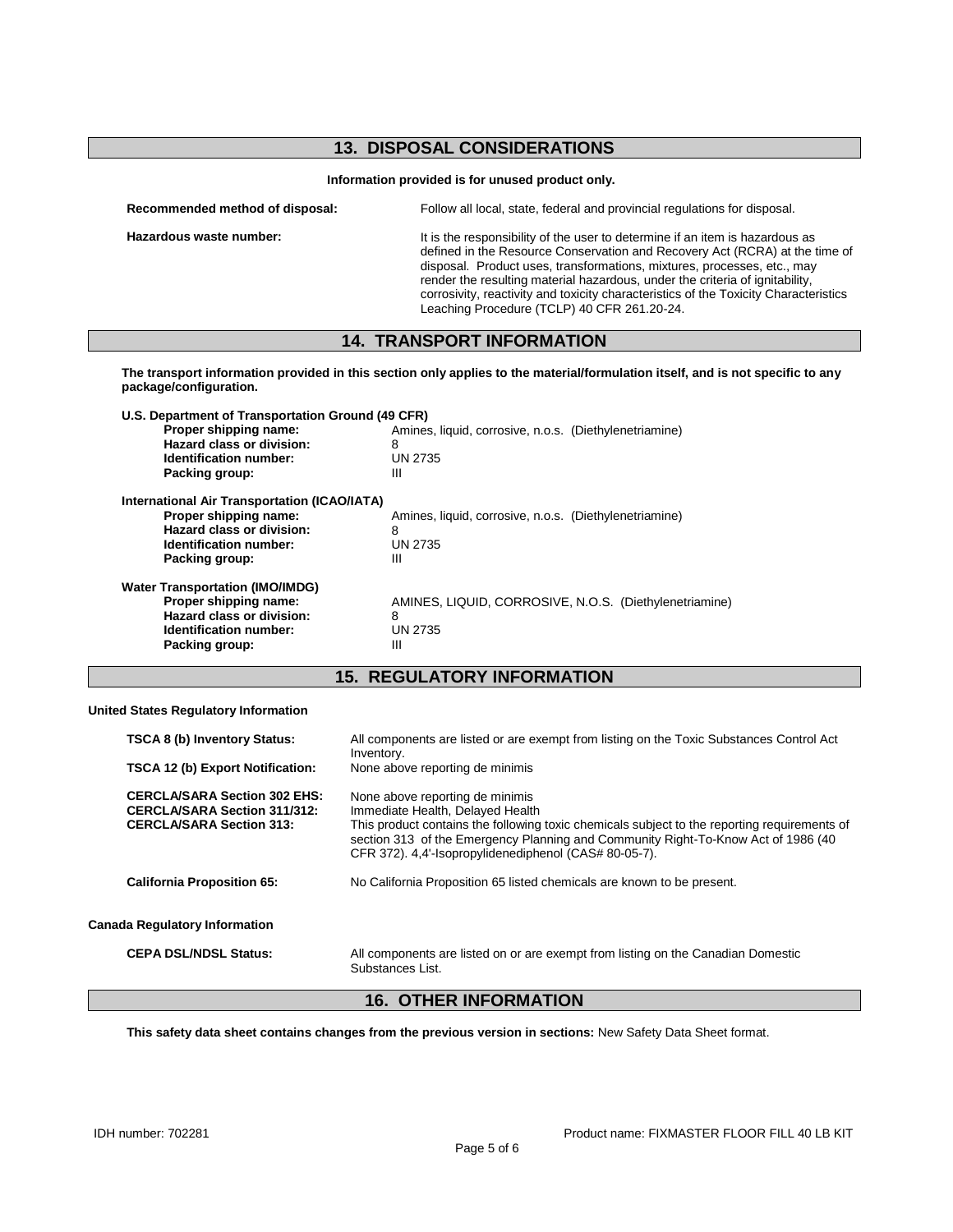#### **Prepared by:** Sheila Gines, Regulatory Affairs Specialist

**Issue date:** 08/20/2014

**DISCLAIMER:** The data contained herein are furnished for information only and are believed to be reliable. However, Henkel Corporation and its affiliates ("Henkel") does not assume responsibility for any results obtained by persons over whose methods Henkel has no control. It is the user's responsibility to determine the suitability of Henkel's products or any production methods mentioned herein for a particular purpose, and to adopt such precautions as may be advisable for the protection of property and persons against any hazards that may be involved in the handling and use of any Henkel's products. In light of the foregoing, Henkel specifically disclaims all warranties, express or implied, including warranties of merchantability and fitness for a particular purpose, arising from sale or use of Henkel's products. Henkel further disclaims any liability for consequential or incidental damages of any kind, including lost profits.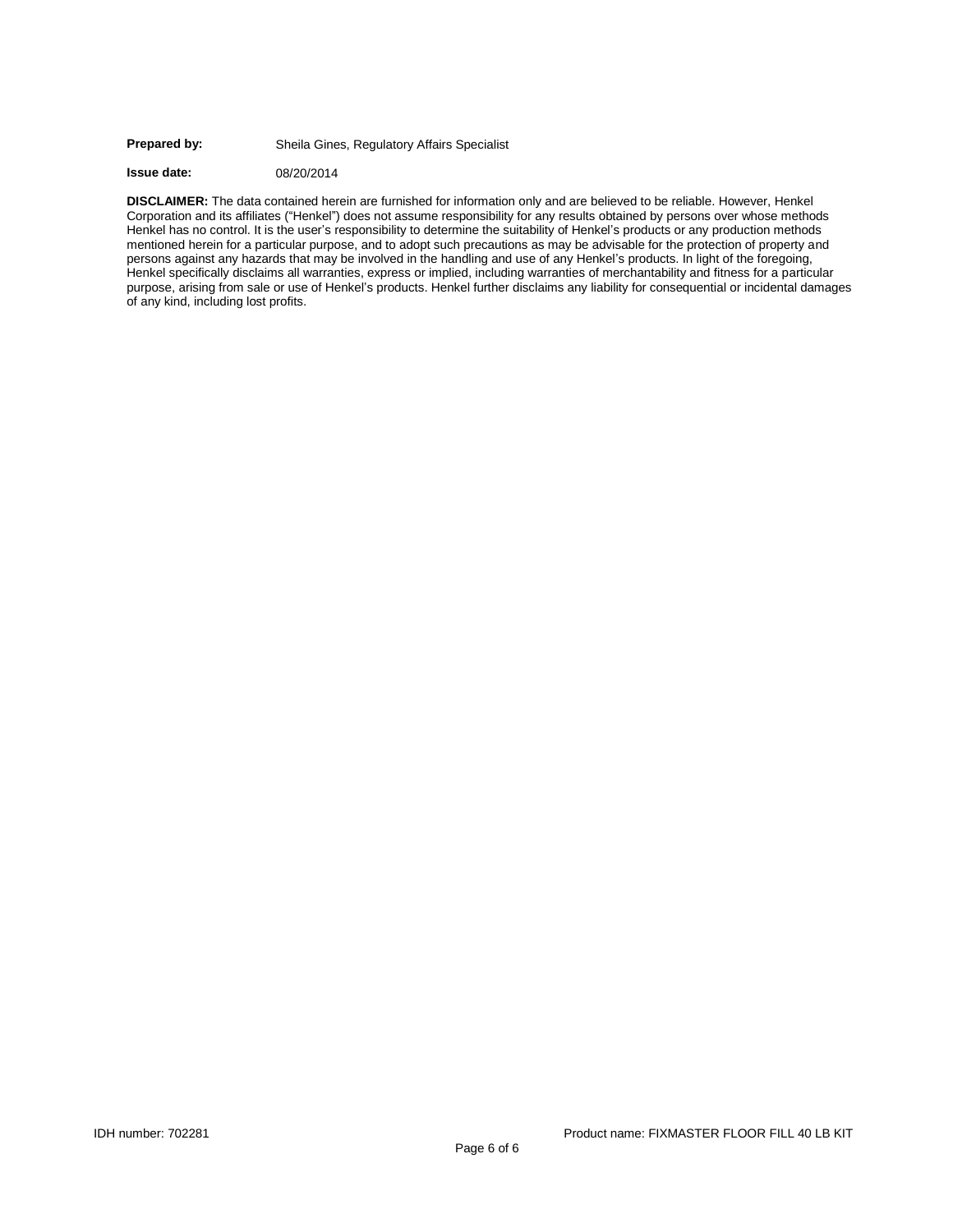# **Safety Data Sheet**



**Revision Number:** 003.0 **Issue date:** 10/08/2014

## **1. PRODUCT AND COMPANY IDENTIFICATION**

**Product name: LOCTITE PC 9416 known as** 

**Restriction of Use:**<br>Company address: Henkel Corporation One Henkel Way Rocky Hill, Connecticut 06067

**FIXMASTER FLOOR FILL 40 LB KIT**

**IDH number:** 702282

**Product type:** Filler Filler **Filler Item number:** 99365\_1109164<br> **Restriction of Use:** None identified **Interpretate States Interpretates Company address: Contact information:** Telephone: (860) 571-5100 MEDICAL EMERGENCY Phone: Poison Control Center 1-877-671-4608 (toll free) or 1-303-592-1711 TRANSPORT EMERGENCY Phone: CHEMTREC 1-800-424-9300 (toll free) or 1-703-527-3887 Internet: www.henkelna.com

### **2. HAZARDS IDENTIFICATION**

#### **EMERGENCY OVERVIEW** DANGER**:** MAY CAUSE CANCER. CAUSES DAMAGE TO ORGANS THROUGH PROLONGED OR REPEATED EXPOSURE.

| <b>HAZARD CLASS</b>                                     | <b>HAZARD CATEGORY</b> |
|---------------------------------------------------------|------------------------|
| <b>CARCINOGENICITY</b>                                  | ıΑ                     |
| SPECIFIC TARGET ORGAN TOXICITY<br>4 - REPEATED EXPOSURE |                        |



**Precautionary Statements**

| <b>Prevention:</b> | Obtain special instructions before use. Do not handle until all safety precautions have been<br>read and understood. Do not breathe dust or fumes. Wash thoroughly after handling. Do not<br>eat, drink or smoke when using this product. Use personal protective equipment as required. |
|--------------------|------------------------------------------------------------------------------------------------------------------------------------------------------------------------------------------------------------------------------------------------------------------------------------------|
| Response:          | IF exposed or concerned: Get medical attention.                                                                                                                                                                                                                                          |
| Storage:           | Store locked up.                                                                                                                                                                                                                                                                         |
| Disposal:          | Dispose of contents and/or container according to Federal, State/Provincial and local<br>governmental regulations.                                                                                                                                                                       |

Classification complies with OSHA Hazard Communication Standard (29 CFR 1910.1200) and is consistent with the provisions of the United Nations Globally Harmonized System of Classification and Labeling of Chemicals (GHS).

#### **See Section 11 for additional toxicological information.**

# **3. COMPOSITION / INFORMATION ON INGREDIENTS**

| <b>Hazardous Component(s)</b> | <b>CAS Number</b> | Percentage* |
|-------------------------------|-------------------|-------------|
| Quartz (SiO2)                 | 14808-60-7        | 100<br>60   |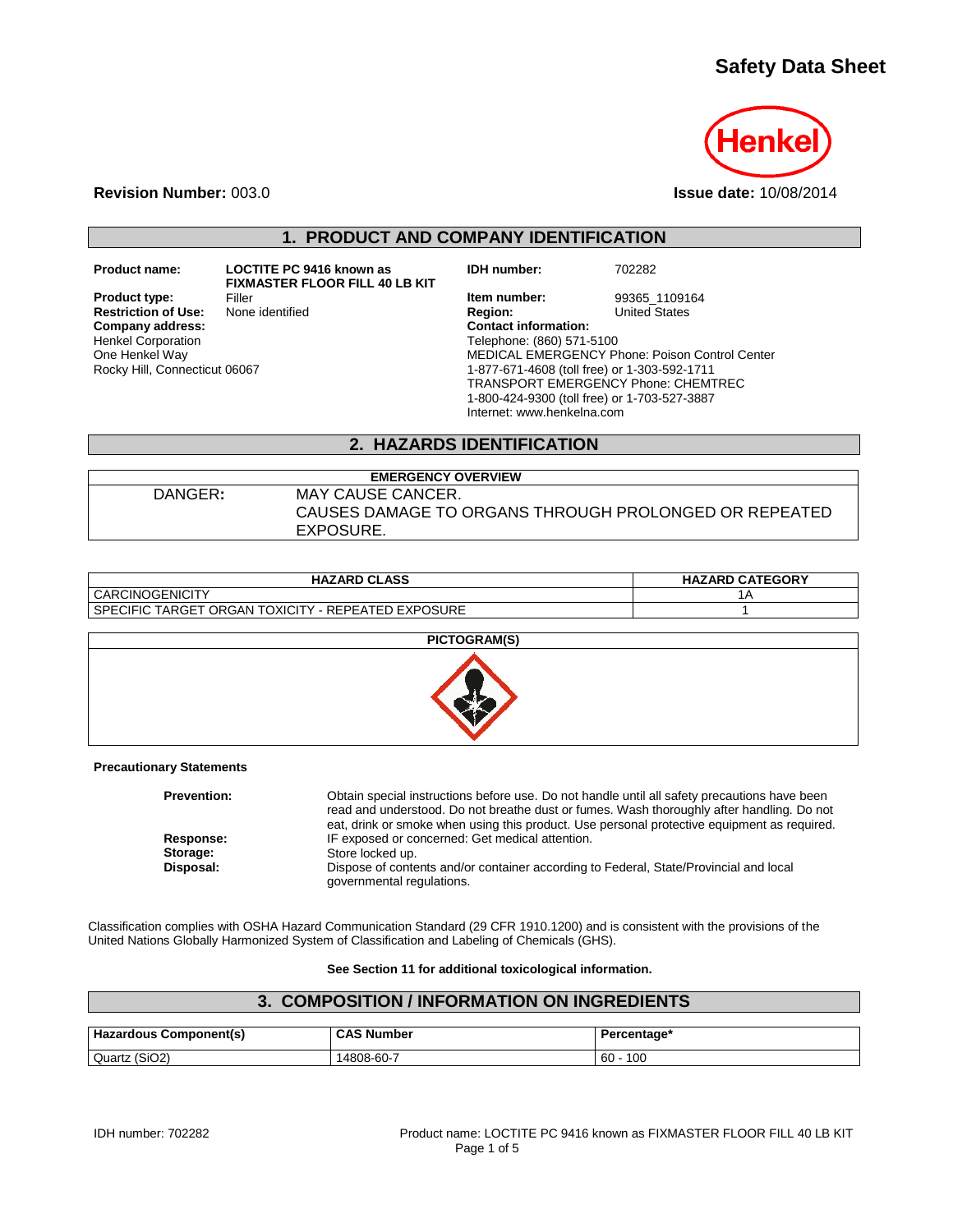\* Exact percentage is a trade secret. Concentration range is provided to assist users in providing appropriate protections.

| <b>4. FIRST AID MEASURES</b>          |                                                                                                                                                                                                                                                      |  |  |
|---------------------------------------|------------------------------------------------------------------------------------------------------------------------------------------------------------------------------------------------------------------------------------------------------|--|--|
| Inhalation:                           | Move to fresh air. If not breathing, give artificial respiration. If breathing is<br>difficult, give oxygen. If symptoms develop and persist, get medical attention.                                                                                 |  |  |
| Skin contact:                         | Immediately flush skin with plenty of water (using soap, if available). Remove<br>contaminated clothing and footwear. If symptoms develop and persist, get<br>medical attention. Wash clothing before reuse. Thoroughly clean shoes before<br>reuse. |  |  |
| Eye contact:                          | Rinse immediately with plenty of water, also under the eyelids, for at least 15<br>minutes. If symptoms develop and persist, get medical attention.                                                                                                  |  |  |
| Ingestion:                            | DO NOT induce vomiting unless directed to do so by medical personnel.<br>Never give anything by mouth to an unconscious person. If symptoms develop<br>and persist, get medical attention.                                                           |  |  |
| Symptoms:                             | See Section 11.                                                                                                                                                                                                                                      |  |  |
|                                       | <b>5. FIRE FIGHTING MEASURES</b>                                                                                                                                                                                                                     |  |  |
| <b>Extinguishing media:</b>           | Water spray (fog), foam, dry chemical or carbon dioxide.                                                                                                                                                                                             |  |  |
| Special firefighting procedures:      | Wear self-contained breathing apparatus and full protective clothing, such as<br>turn-out gear.                                                                                                                                                      |  |  |
| Unusual fire or explosion hazards:    | Not available.                                                                                                                                                                                                                                       |  |  |
| Hazardous combustion products:        | Oxides of carbon. Silica fume.                                                                                                                                                                                                                       |  |  |
| <b>6. ACCIDENTAL RELEASE MEASURES</b> |                                                                                                                                                                                                                                                      |  |  |

**Use personal protection recommended in Section 8, isolate the hazard area and deny entry to unnecessary and unprotected personnel.**

| <b>7. HANDLING AND STORAGE</b>    |                                                                                                                                                                                                  |  |
|-----------------------------------|--------------------------------------------------------------------------------------------------------------------------------------------------------------------------------------------------|--|
| Clean-up methods:                 | Refer to Section 8 "Exposure Controls / Personal Protection" prior to clean up.<br>Sweep up spilled material. Avoid creating dust. Store in a partly filled, closed<br>container until disposal. |  |
| <b>Environmental precautions:</b> | Do not allow product to enter sewer or waterways.                                                                                                                                                |  |

Handling: **Handling: Handling:** Avoid contact with eyes, skin and clothing. Wash thoroughly after handling. Avoid breathing dust. Use only with adequate ventilation. Keep container closed.

**Storage:** Keep container tightly closed and in a cool, well-ventilated place away from incompatible materials. Store away from heat, sparks, flames, or other sources of ignition.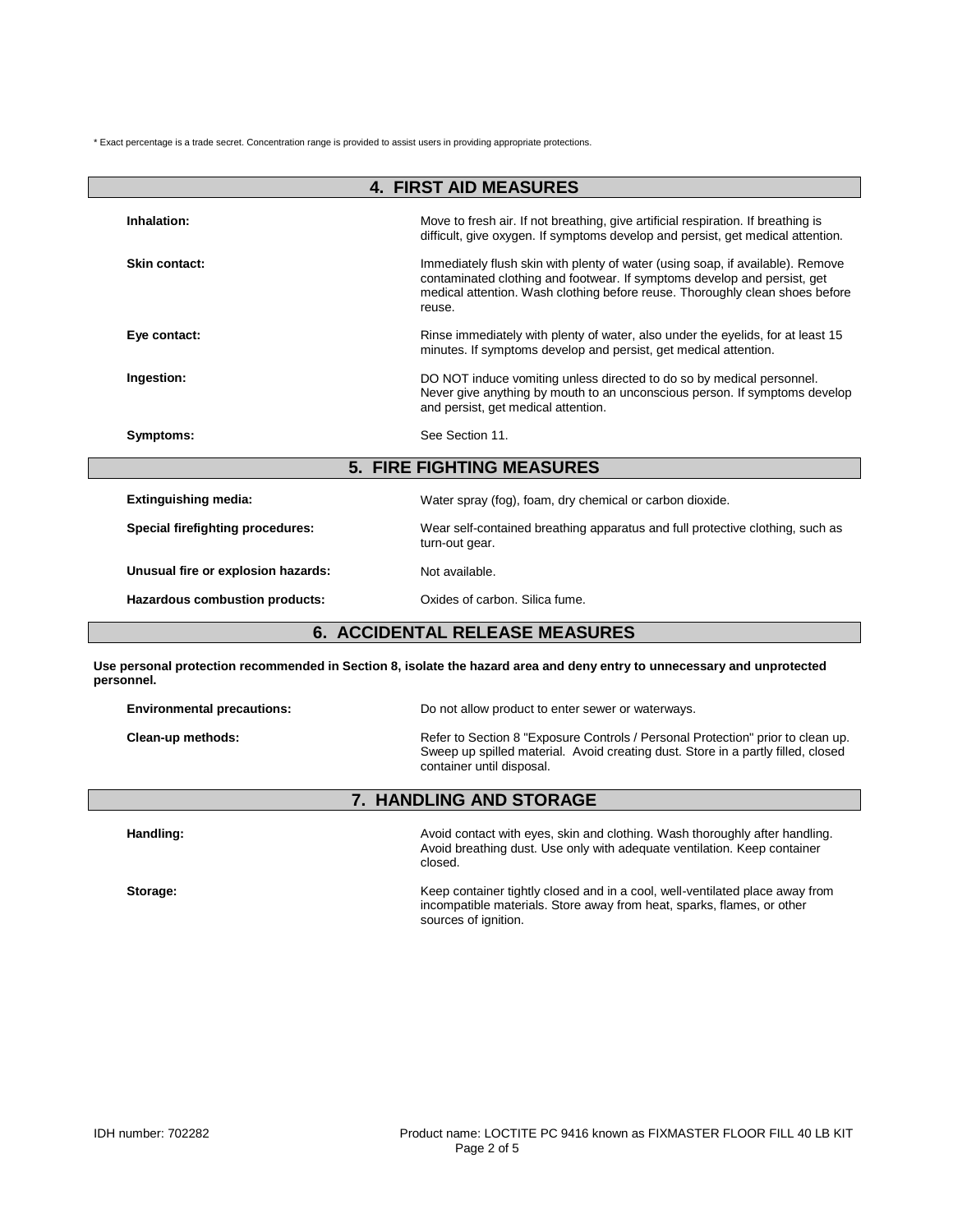# **8. EXPOSURE CONTROLS / PERSONAL PROTECTION**

**Employers should complete an assessment of all workplaces to determine the need for, and selection of, proper exposure controls and protective equipment for each task performed.**

| <b>Hazardous Component(s)</b>       | <b>ACGIH TLV</b>                                                                                                                   | <b>OSHA PEL</b>                                                                                   | <b>AIHA WEEL</b> | <b>OTHER</b> |  |
|-------------------------------------|------------------------------------------------------------------------------------------------------------------------------------|---------------------------------------------------------------------------------------------------|------------------|--------------|--|
| Quartz (SiO2)                       | 0.025 mg/m3 TWA<br>Respirable fraction.                                                                                            | 2.4 MPPCF TWA<br>Respirable.<br>$0.1$ mg/m $3$ TWA<br>Respirable.<br>0.3 mg/m3 TWA Total<br>dust. | None             | None         |  |
| <b>Engineering controls:</b>        | Use local ventilation if general ventilation is insufficient to maintain vapor<br>concentration below established exposure limits. |                                                                                                   |                  |              |  |
| <b>Respiratory protection:</b>      | Use a NIOSH approved air-purifying respirator if the potential to exceed<br>established exposure limits exists.                    |                                                                                                   |                  |              |  |
| Eye/face protection:                | Safety goggles or safety glasses with side shields.                                                                                |                                                                                                   |                  |              |  |
| Skin protection:                    | Use chemical resistant, impermeable clothing including gloves and either an<br>apron or body suit to prevent skin contact.         |                                                                                                   |                  |              |  |
| 9. PHYSICAL AND CHEMICAL PROPERTIES |                                                                                                                                    |                                                                                                   |                  |              |  |

| <b>Physical state:</b><br>Color:         | Solid. Granules<br>White. Tan |
|------------------------------------------|-------------------------------|
| Odor:                                    | None                          |
| Odor threshold:                          | Not available.                |
| pH:                                      | Not available.                |
| Vapor pressure:                          | Not available.                |
| Boiling point/range:                     | 2,232 °C (4,049               |
| Melting point/ range:                    | 1,711 °C (3,111               |
| Specific gravity:                        | 2.65                          |
| Vapor density:                           | Not available.                |
| Flash point:                             | Product is a soli             |
| Flammable/Explosive limits - lower:      | Not available.                |
| Flammable/Explosive limits - upper:      | Not available.                |
| Autoignition temperature:                | Not available.                |
| <b>Evaporation rate:</b>                 | Not available.                |
| Solubility in water:                     | Insoluble                     |
| Partition coefficient (n-octanol/water): | Not available.                |
| <b>VOC content:</b>                      | 0 %; 0 a/l                    |
| <b>Viscosity:</b>                        | Not available.                |
| <b>Decomposition temperature:</b>        | Not available.                |

White, Tan<br>None Not available. Not available. **Not available. Boiling point/range:** 2,232 °C (4,049.6 °F) 1,711 °C (3,111.8 °F)<br>2.65 **Not available. Product is a solid. Not available. Not available. Not available. Evaporation rate:** Not available. **Insoluble Not available. VOC content:** 0 %; 0 g/l **Viscosity:** Not available. **Not available.** 

## **10. STABILITY AND REACTIVITY**

| Stability:                                  | Stable under normal conditions of storage and use.                |
|---------------------------------------------|-------------------------------------------------------------------|
| Hazardous reactions:                        | None under normal processing.                                     |
| <b>Hazardous decomposition</b><br>products: | No decomposition if used according to specifications.             |
| Incompatible materials:                     | Oxidizing agents. Oxygen difluoride. Chlorine fluoride. Fluorine. |
| <b>Reactivity:</b>                          | Not available.                                                    |
| Conditions to avoid:                        | Store away from incompatible materials.                           |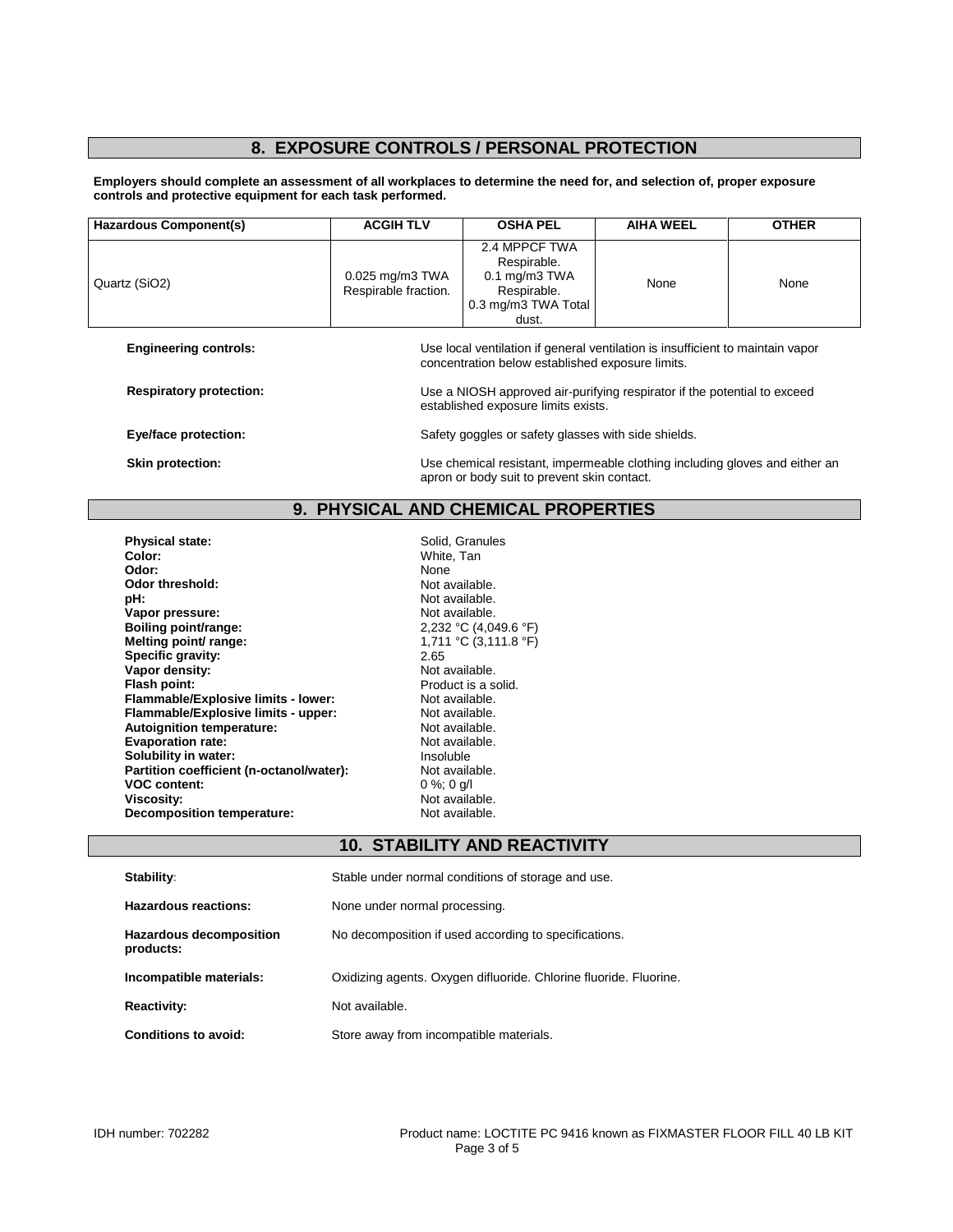## **11. TOXICOLOGICAL INFORMATION**

**Relevant routes of exposure:** Skin, Inhalation, Eyes

#### **Potential Health Effects/Symptoms**

| Inhalation:          | Chronic exposure to dust containing quartz silica in excess of exposure limits can cause<br>silicosis and can also increase the risks of developing respiratory cancer. Lung damage. May<br>cause respiratory tract irritation. |
|----------------------|---------------------------------------------------------------------------------------------------------------------------------------------------------------------------------------------------------------------------------|
| <b>Skin contact:</b> | Abrasive, but not otherwise hazardous on skin contact.                                                                                                                                                                          |
| Eye contact:         | Can cause mechanical irritation if dusts are generated.                                                                                                                                                                         |
| Ingestion:           | Not expected under normal conditions of use.                                                                                                                                                                                    |

| Hazardous Component(s) | LD50s and LC50s | Immediate and Delayed Health Effects                     |
|------------------------|-----------------|----------------------------------------------------------|
| Quartz (SiO2)          | None            | Immune system, Lung, Some evidence of<br>carcinogenicity |

| Hazardous Component(s) | <b>NTP Carcinogen</b>            | <b>IARC Carcinogen</b> | <b>OSHA Carcinogen</b><br>(Specifically Regulated) |
|------------------------|----------------------------------|------------------------|----------------------------------------------------|
| Quartz (SiO2)          | Known To Be Human<br>Carcinogen. | Group 1                | No                                                 |

### **12. ECOLOGICAL INFORMATION**

**Ecological information:** Not available.

#### **13. DISPOSAL CONSIDERATIONS**

**Information provided is for unused product only.**

**Recommended method of disposal:** Follow all local, state, federal and provincial regulations for disposal.

Hazardous waste number: Not a RCRA hazardous waste.

#### **14. TRANSPORT INFORMATION**

**The transport information provided in this section only applies to the material/formulation itself, and is not specific to any package/configuration.**

| U.S. Department of Transportation Ground (49 CFR) |               |
|---------------------------------------------------|---------------|
| Proper shipping name:                             | Not regulated |
| Hazard class or division:                         | <b>None</b>   |
| Identification number:                            | None          |
| Packing group:                                    | None          |
| International Air Transportation (ICAO/IATA)      |               |
| Proper shipping name:                             | Not regulated |
| Hazard class or division:                         | None          |
| Identification number:                            | None          |
| Packing group:                                    | None          |
| <b>Water Transportation (IMO/IMDG)</b>            |               |
| Proper shipping name:                             | Not regulated |
| Hazard class or division:                         | None          |
| Identification number:                            | None          |
| Packing group:                                    | None          |
|                                                   |               |